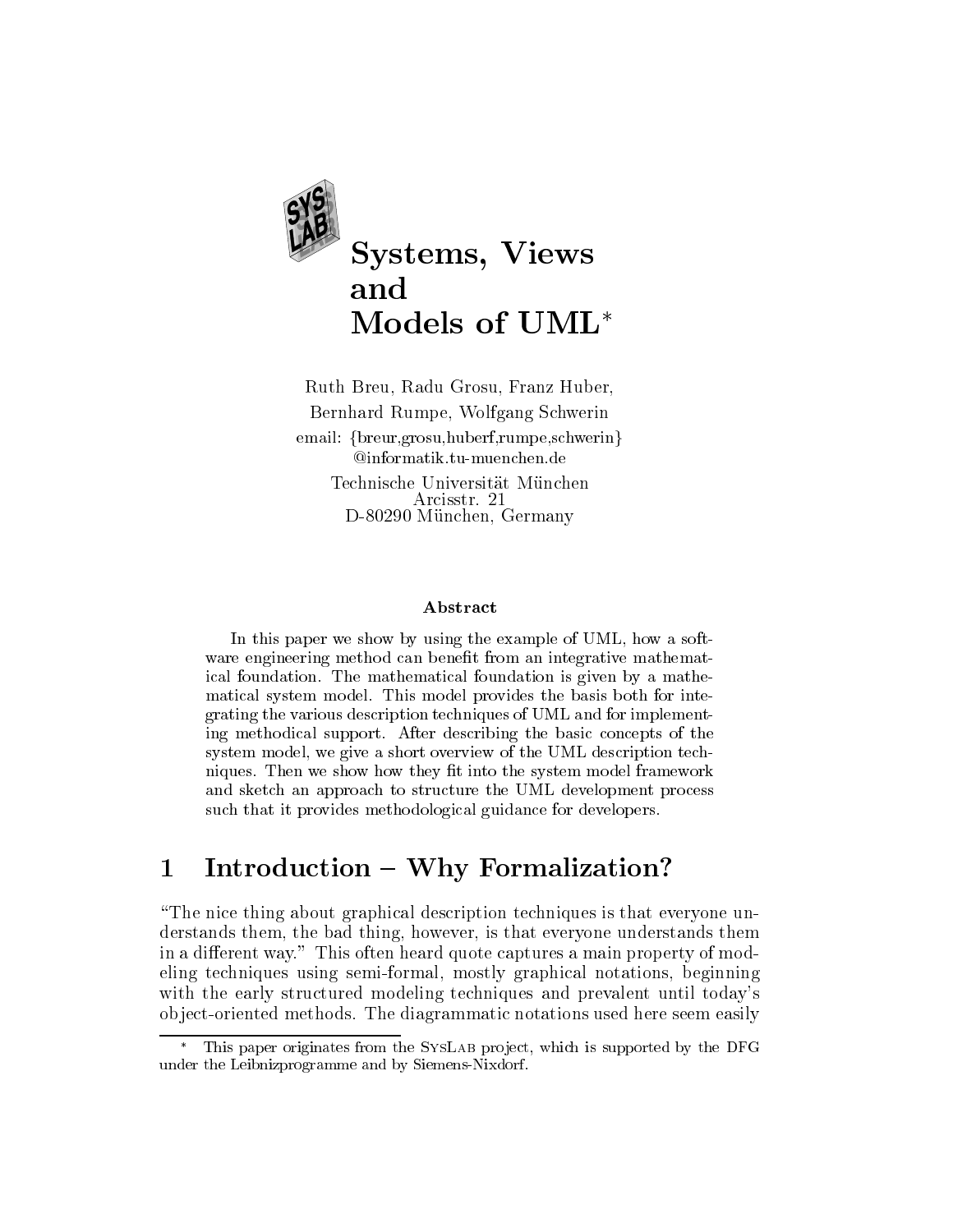comprehensible for everyone dealing with software development. Experience shows-that-induced-control that-the-control that-induced-control the-the-control that-in-the-control thatfact bear a great number of possible divergent interpretations To gain a deeper and more exact understanding of the notations used- the need for providing a stringent formal foundation for them has long been recognized and has lead to considerable advances in the recent past. Many of these efforts aim at providing a formal semantics for single notations. Considering the distribution of a system-distribution of a system-distribution of the system-distribution of the contract o in a system development providing providing isolated semantics- providing providing isolated semanticsusing dient models as a basis- does not seem to be adequate The complete description of such a system is given only by the assembly of all different views. It is therefore desirable to have a common semantic basis for all notations used in a development method. This allows both to provide an exact interpretation for diagrams in a single notation and to interrelate diagrams in different notations on a common basis.

the System method Breun et al-builds upon such an integrated and integrated and integrated and semantic framework-the foundations  $\mathcal{L}$  the system Model The foundations  $\mathcal{L}$ and the basic mathematical concepts of this system model will be intro duced in Section 2. Section 1999, the System and Methods and Methods and Methods and Methods and Methods and M a vieworiented- integrated- and ob jectoriented development method Its description techniques are deliberately similar to those used in the UML Thus it seems worthwile to apply SYSLAB's system model to the UML in order to embed its description techniques into the system model's mathematical framework work which is a gained by this extent is a quite observed by a deeper understanding of the single notations and  $\alpha$  in the single above  $\alpha$ possibility to more tightly intergrate the UML description techniques on a source mathematical basis The basis The benefits of cancer can be enormously the benefit  $\sim$ for tool developers- resp tool vendors- and methodologists Tool developers are enabled to provide a much larger set of precise consistency conditions than currently possible by using just the UML Meta Model which basically represents only the abstract syntax of UML's description techniques. Using the semantic properties of diagrams produced in different stages of a development project and their interrelationships-produced their interrelationshipsbe provided- which tranform- either automatically or with a human devel opers assistance- documents from one notation into another On this ba sis-is-al dological guidelines for software developers can be elaborated and be elaborated and be elaborated a eventually implemented in CASE tools

The rest of the paper is organized as follows. In Section 2 we present the basic concepts of the SYSLAB system model and in Section 3 we give a brief overview of the UML description techniques We then outline methodolog ical aspects in Section - where we dene general properties of a software development method and show how a development process using UML de scription techniques can be structured and supported by a tool Finally-Control Finally-Control Finally-Control outlook on further steps in formalization and tool support is given in Section 5.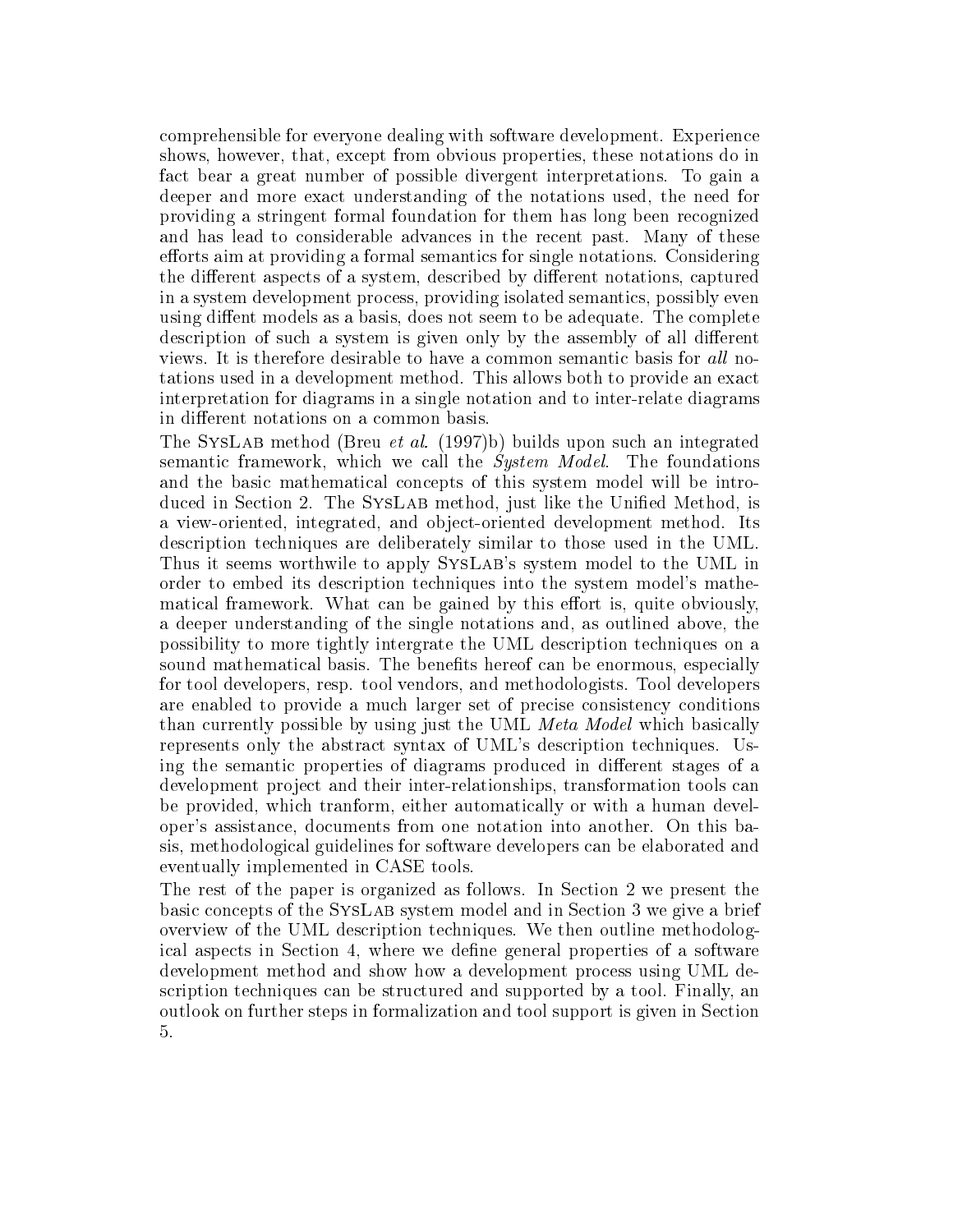## Models of Systems  $\overline{2}$

In general- a system is a technical or sociological structure consisting of a group of elements combined to form a whole and to whole and to workmove interdependently and harmoniously. A *system model* represents certain aspects in a certain way- was certain way- the certain concepts-part of the conceptssuch as construction-intervalsed as classication of the contraction experience systems of the contraction of the contraction of the contraction of the contraction of the contraction of the contraction of the contraction of models is to use mathematical techniques eg sets- functions- relationspredicates). This leads to the notion of *mathematical* system models.

In the following we first motivate the use of a system model and then describe the one on which the SysLab method is based and which is also appropriate for UML

## $2.1$ Motivation of the System Model

in the introduction we have motivated and the integration of UML description of UML description of UML descrip tion techniques is useful We argued that a precise semantics is important not only for the developer- but also for tool vendors- methodologists people that create the method) and method experts (people that use the method and know it in detail

We get the following requirements for a formalization:

- a formalization must be completed to the complete and understandable and understandable complete that the complete as possible
- The formalization of a heterogeneous set of description techniques has to be integrated to allow the definition of relations between them.

This does not mean that every syntactical statement must have a formal meaning. Annotations or descriptions in prose are always necessary for documentation-documentation-documentation-documentation-documentation-documentation-documentation-documentatio however eventually be translated into formal descriptions or even into code in the course of a software development process

As soon as one uses description techniques with a fixed syntax and semantics. one no longer describes systems in general but models of systems. Using UML- for example- one models systems in terms of objects- classes etc To manage the complexity of formalization- we introduce a layer between the syntactic description techniques and pure mathematics as shown in Figure

This intermediate layer is the mathematical system model. On this layer, various aspects of systems such as structure- behavior and interaction are formulated by mathematical techniques. We call the representation of a system- formulated solely in terms of the system model- a model of a system Furtheron- the set of all models that can be described in terms of a certain system model is called the *universe* of this system model. Figure 2 illustrates the ideas that are explained below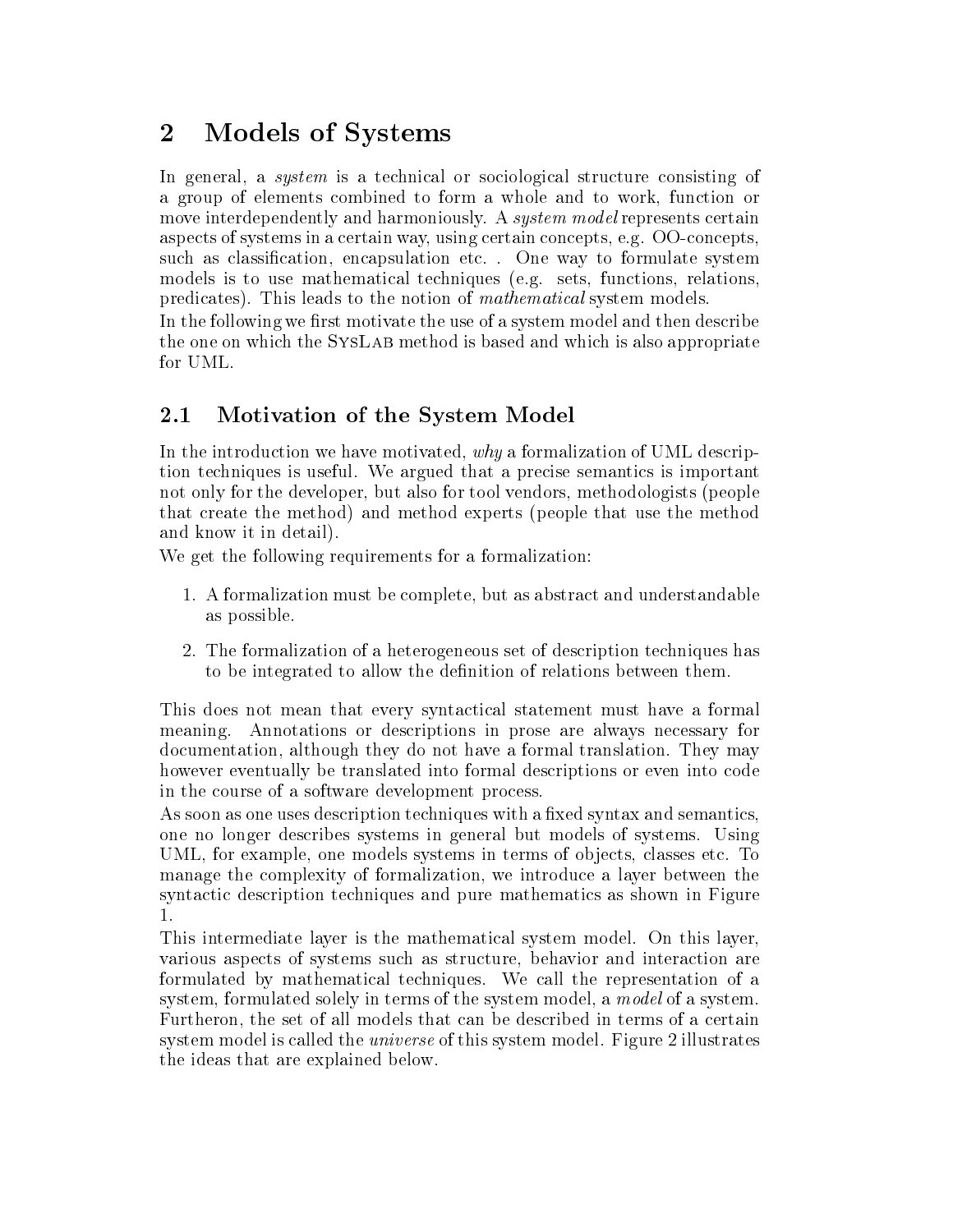

Figure 1: Layered formalization of description techniques

Description techniques offer syntactical elements that allow the specification of certain views- ie- certain aspects- of systems One way to dene a se mantics is to express the meaning of syntax in terms of a system model Using a unique system model for a set of description techniques results in an integrative semantics for the different techniques. An integrative semantics allows reasoning about interrelations between different views expressed by die erent techniques als die eren die stellt in die eerste van die eerste gewone van die eerste van die eerste can be precisely defined.

 $\mathbb{R}$  mathematical system model provides terms with a formal semantics-formal semantics-formal semantics-formal semantics-formal semantics-formal semantics-formal semantics-formal semantics-formal semantics-formal sema functions- and can therefore serve as a basis for a formal semantics for a set of description techniques

with the above densities of a document of a document of a document of a document of a document of a document o (which is a kind of a module on the syntactical level) of a given description technique as the set of all those models- that have the properties that are expressed in the document

Using a set of models and not a single one as the basis of the proposed semantics has seen advantages  $\mathbf{f}$  and  $\mathbf{f}$  and  $\mathbf{f}$  and  $\mathbf{f}$  and  $\mathbf{f}$  and  $\mathbf{f}$  and  $\mathbf{f}$ corresponds to set inclusions inclusions to a get the meaning to discuss the meaning of discussions of the meaning of  $\alpha$ ent documents modeling different aspects of the system by intersection of their respective semantics But the main reason is that- in contrast to fully executable programming languages-languages-complexed allow underspect allow under the contract of programming  $i\text{fication}$  of system properties in many different ways. A proper semantics cannot be therefore captured by a single model For the same reason- it is not possible to give an operational semantics in the sense that a document specifies a single abstract machine that "executes" it.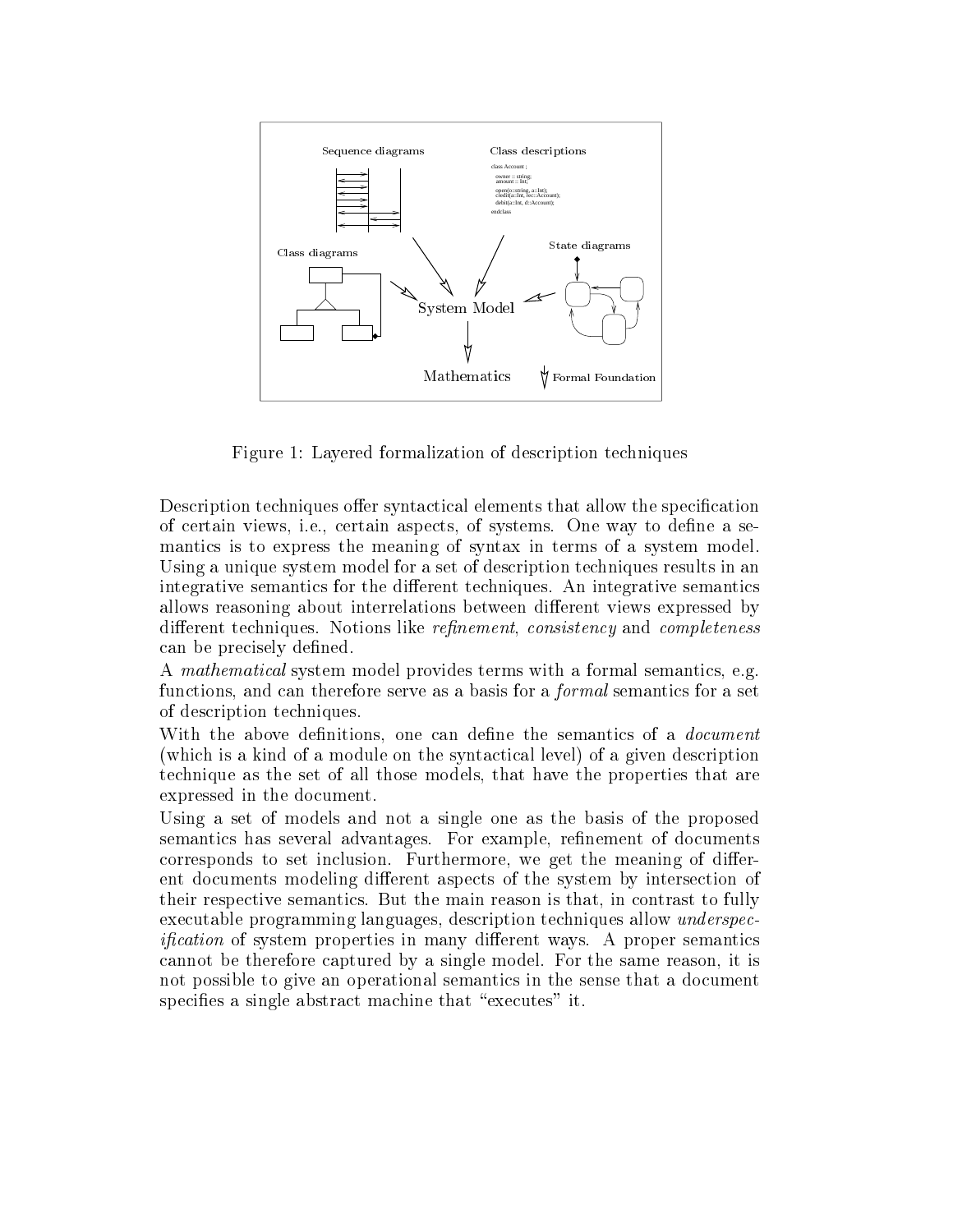

Figure System Model- Models and Specication

## 2.2 Definition of the System Models

The system characterisation given below is a refinement of the SYSLAB system model as presented in the contract of all  $\mathcal{A}$  , and all the al-al-al-al-al-al-al-al-al-al-al-al-alit is rather similar to the one used in Breune used in Breune used in Breune used in Breune used in  $\mathbf{I}$ for instance an object diagram- is regarded as a constraint on the system model's universe.

The system model introduced below is especially adapted for the formal ization of UML Thus- relevant aspects of UML like classes- objects- statesmessages etc are explicitly included A precise formalization of our UML system model is currently under development.

Our system model is very general- covering various kinds of objectoriented systems such asconventional ob jectoriented software systems- systems in cluding hardware components-systems and realtime systems and realtime systems and realtime systems and realtim For the formalization of the current set of UML notations- we will only need a specialized version of the system model- which is briey presented below In the following-the most important elements of our system  $\mathcal{V}$ model

The structure of a system is system is system in the system is a set of a set of  $\alpha$ ob jects-i each with a unique identifier the entrepresent the engineer the enumerable the enumerable set ID of object identifiers as an element of each model.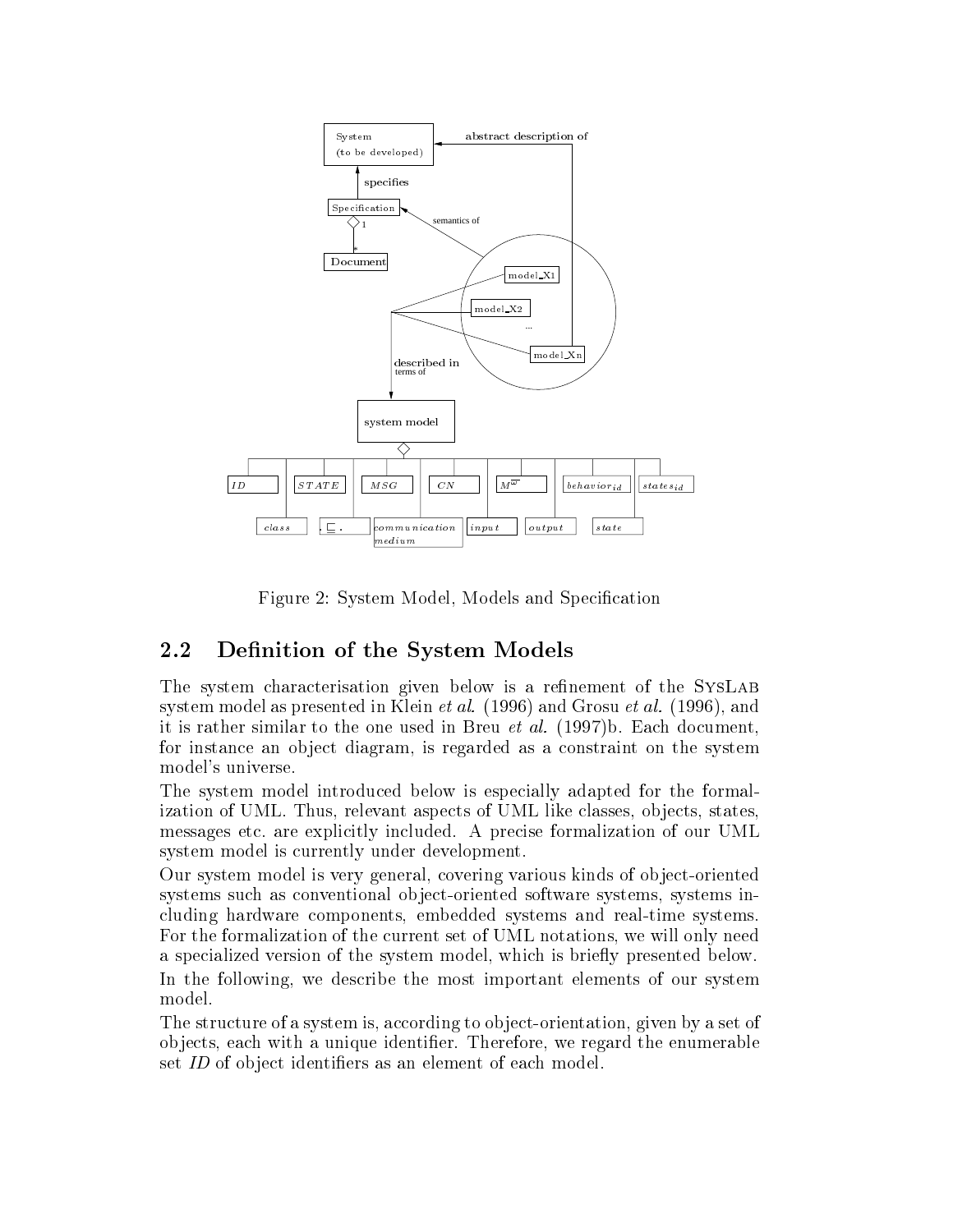In any system objects interact by means of *call message passing*. By this term we express that objects on the one hand communicate via a sequential called the other mechanism-state in the called the possibility the other hand hand hand the possibility to send messages asynchronously- which means that the receiver may neither deny messages nor block the sender of a message. Both communication mechanisms are treated within one framework in detail in the framework in Paech  $\mu$  is the set  $\mu$ Asynchronous communication models provide the most abstract models for systems with message exchange- since deadlock problems as in synchronous systems do not occur. To model communication between objects we use the theory of times a communication for the section as  $\Delta$ -theory et al-theory et al-theory et al-theory et al-theory notion of explicit time in the system model allows us to deal with real time, as proposed in UML

We regard our objects as spatially or logically distributed and as interacting in parallel Is described in UML-sequential systems are just and parallel cases in Section where always exactly one object is "active".



Figure 3: Objects in the UML system model

Interaction between objects of  $\mathcal{U}$ shown in Figure . Compared the system model-system model-system model-system model-system modelthe set of all possible messages in a system. An object with identifier  $id \in ID$ accepts a unique set of messages. Its input interface is defined by

 $ma = \cdots$ 

The *behavior* of an object is the relationship between the sequences of messages it receives and the sequences of messages it emits as a reaction to incoming messages We allow our ob jects to be nondeterministic- such that more than one reaction to an input sequence is possible.

. According to Brown the set of time the set of time and the set of time and timed complex to the set of timed munication histories over  $M$  is denoted by  $M^+$ . A communication history is basically an infinite sequence containing (possibly only a finite number of messages and time stamps inbetween- that mark time progress Thus the messages occurring in a communication history are in linear order A communication history models the observable sequence of incoming or out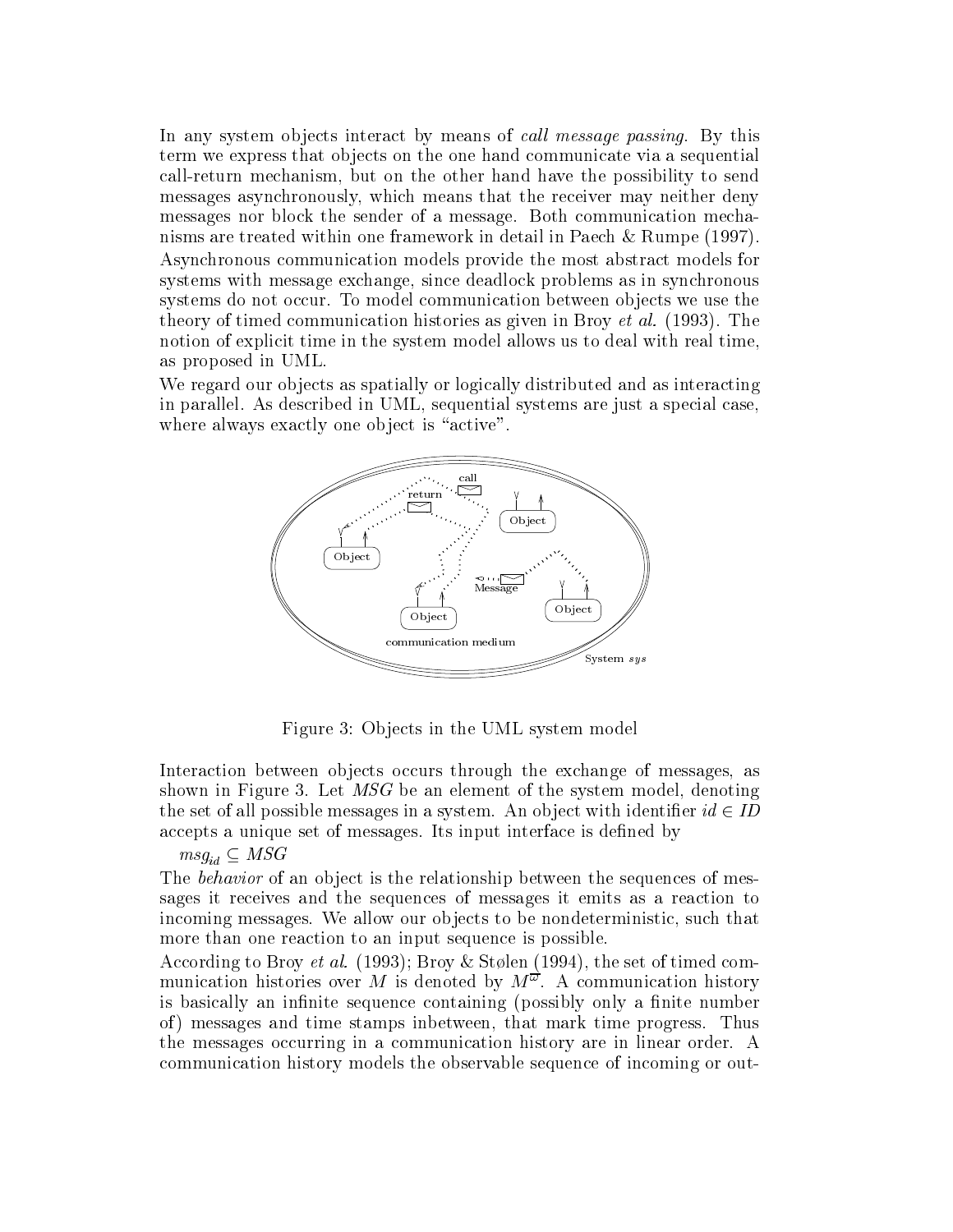going messages of one object. The behavior of a nondeterministic object id is then given by the mapping of its input stream to the set of possible oupses the behavior Using relationships the behavior of the behavior of  $\pi$  ,  $\pi$  is given by the boundary of relation between its input and output streams

# $\textit{benavor}_{id} \subseteq \textit{msg}_{id}^{\omega} \times \textit{MSG}^{\omega}$

Objects encapsulate data as well as processes. Encapsulation of data means that the state of an object is not directly visible to the environmental to the environment of  $\mathbb{R}^n$ be accessed using explicit communication. Encapsulation of process means that the exchange of a message does not imply the exchange of control: each ob ject can be regarded as a separate process note-that the separate  $\sim$ controls also works in conventional sequential programs Objects get active when receiving a message and fall asleep after emitting a message. Given the set of possible states STATE of ob jects in a system- the function states assigns a subset of possible states to every object  $id$ :

 $\cdots$   $\cdots$   $\cdots$   $\cdots$   $\cdots$   $\cdots$   $\cdots$   $\cdots$   $\cdots$   $\cdots$   $\cdots$   $\cdots$   $\cdots$   $\cdots$ 

- a state transition system is associated with each observation to the system with providence and the contract ing the connection between the behavior and the internal state of an object where  $\alpha$  is purposed of an indicate and the special function  $\alpha$  and  $\alpha$  are  $\beta$  , and  $\beta$  are  $\beta$  and  $\beta$ An automaton of an object with identifier id consists of a set of input messages msgid- a set of output messages MSG- a set of states statesid- and a set of initial states  $state_{id} \subseteq states_{id}$ . The nondeterministic transition relaition - in alternation that is then the automaton from the state from the state is the state of the state  $\tau$ given for the automaton in terms of states of states the state transitions- the blackbox behaviorsin terms of the behaviorrelation can be derived Grosu Rumpe

Messages are delivered by a communication medium- which is an abstraction of message passing as it is done in real systems by the runtime system of the programming language in combination with the operating system The communication medium buffers messages as long as necessary. Each message contains the receivers in the communication communication medium contains the communication of the communication tains of a set of message buers- one for each ob ject The order of messages between two particular ob jects is always preserved by the communication medium. The contents of messages are not modified. Messages cannot be duplicated or lost. No new messages are generated by the communication medium This is formalized in Grosu et al-

Each system allows a possible set of system runs. A system run is characterized by the messages exchanged between all the objects and the sequence of their states We thus characterize a system run by the following three functions

 $input: ID \rightarrow MSG^{\overline{\omega}}$  $output: ID \rightarrow MSG^{\overline{\omega}}$  $state: ID \rightarrow STATE^{\overline{\omega}}$ 

associating with each object identifier the stream of messages the object receives in a run- the stream of messages the ob ject emits in a run- and the stream of states the ob ject has during the run Of course- this trace like view on a system is strongly interconnected with the automaton based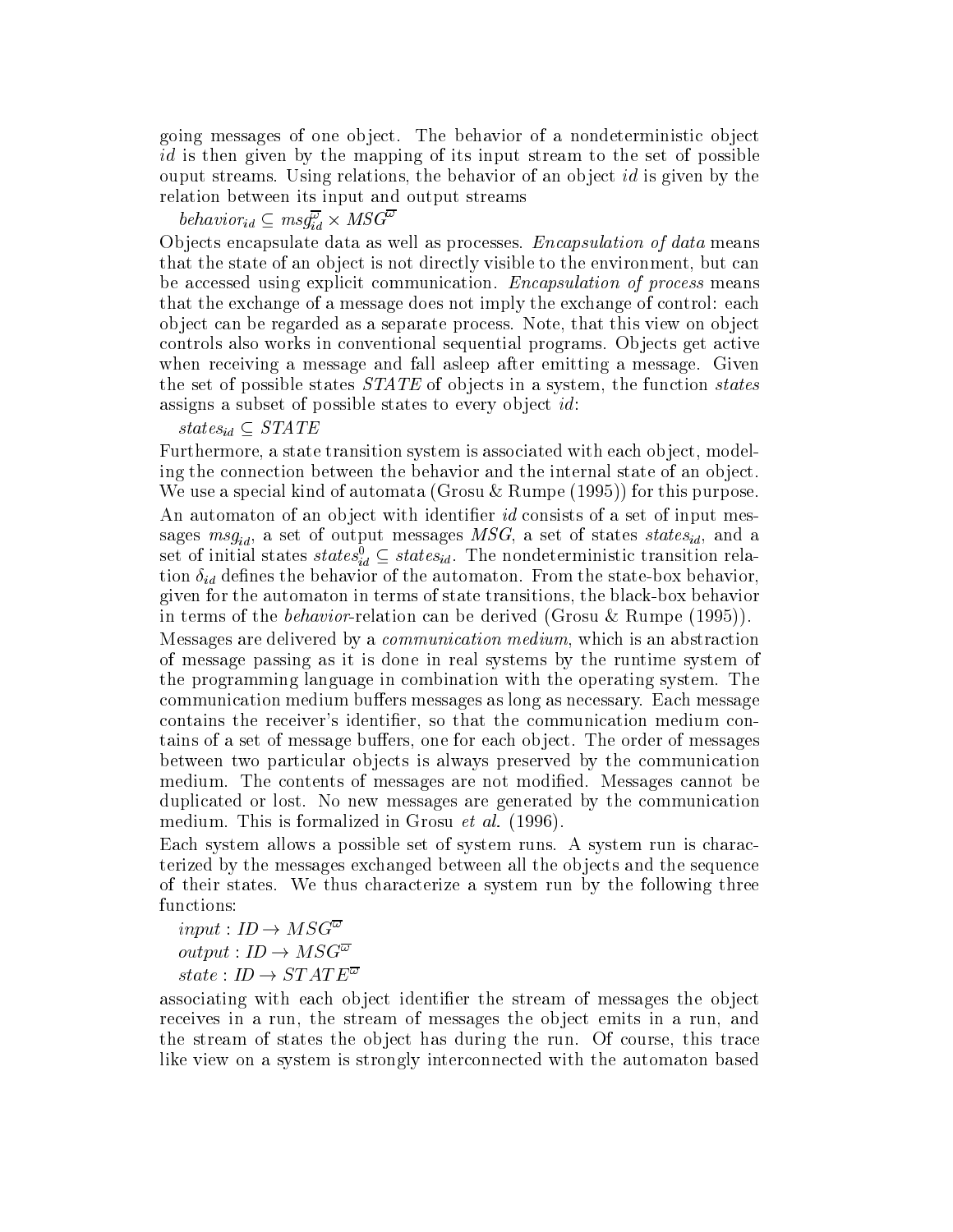view given previously The use of this trace like view is only possible- if ob jects are regarded as process capsules and therefore each computational step equals one step of an automaton (of the above characterized type) for exactly one object Furthermore- as ob jects dont share common variablescomputational steps of different objects cannot interfere and can therefore be serialized

Objects are grouped into classes. We assume that each system owns a set CN of class names CN may- for instance- be derived from UML class diagrams en object in objection systems in object in object that in order and object the control of  $\mathcal{E}$ belongs to exactly one class. This fact is represented by the function

 $class: ID \rightarrow CN.$ 

Classes are structured by an inheritance relation- which we denote by <sup>v</sup> read subclass of The inheritance relation is transitive- antisymmetric and restaurations are usual With every class computer of the computer computer computer class computer of containing allattributes and methods together with their argument and result types. The signature induces a set of input messages and a set of states for each object of the class. One impact of inheritance is that signatures are only extended c  $\equiv$  c  $\rightarrow$  and  $\equiv$   $\equiv$  c  $\sim$ 

Another concept of object-orientation is the dynamic creation of objects. Deletion need not be modeled- as we assume that our ob jects are garbage collected in the usual way However-Collected in the special national products  $\mathcal{H}$ method that may be used to clean up objects- as- for instance- in Java

Initially- a nite subset of objects usually one mainob ject exists and is active. We regard all other objects to be created in the course of a system run and the active after having received a received  $\lambda$  received a ratio of a ratio of a ratio of a ratio of a ra new ob ject essentially consists of a message transmission from the creator to the created observed ob ject To allow the created observed with a such a such a such a such a such a such a su large (usually infinite) set of object identifiers denoting the set of all object identifiers the object may create:

creatables :  $ID \rightarrow \mathcal{P}(ID)$ 

To prevent multiple creation- these sets of identiers have to be pairwise disjoint- and ob jects that are initially active are not creatable at all

## 3  $\bf{V}$ iews

in the following section- in the meaning of a view of a view of a view of a view of a view of a view of a view we briefly explore which UML notation describes which aspects of a system.

#### $3.1\,$ Views and projections

A view of a system is a projection of the system on one of its relevant aspects Such a projection emphasizes certain aspects and ignores others. Therefore it is useful to have different views of a system. This also allows each stage of the development to concentrate on relevant aspects and to delay others- that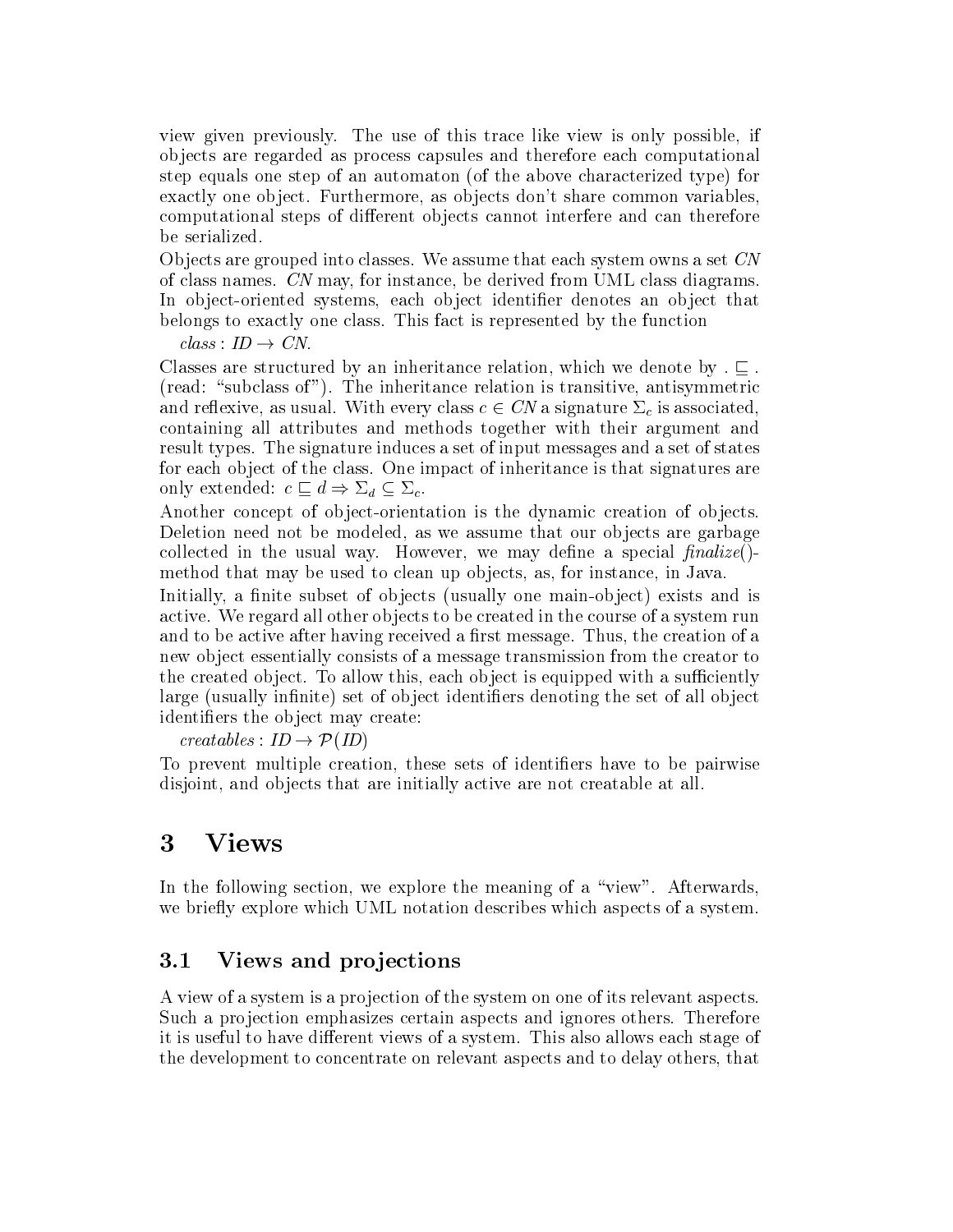are at the moment less important. In general different kinds of projections can be found- that are rather orthogonal and therefore constitute dierent

- Projection on development phases: The same "thing" may have different appearances during analysis- design and implementation phasesand therefore described by dimensional notations-compared by displayers at  $\alpha$ all.
- . Pro jection on structural-distribution on structural-distribution and data aspects and data aspects.

In general a projection can be any combination of the above mentioned kinds.

A document describes such a projection. As each document is of a certain that it property as a can be described as the system- of the system of the system- of the system of the s with the document UML the document UML therefore uses multiple notations-between  $\mathbf{F}$ die erent as pects in the system of the system of the system of the system of the system of the system of the s Basically there are four main views

- The *structural view* focuses on the structure of a system. It describes layout between ob jects and classes- their associations and their possible communication channels
- The *behavioral view* focuses on the behavioral aspect of the system components it describes in the characterizes they interest the characterizes they interacte response to external system operations
- The *data view* focuses on the data aspects of the system. It describes the state of the system units objects-below  $\mathbf{I}$  . The system units objects-below  $\mathbf{I}$  relationships objects-
- The interface view focuses on the encapsulation of system parts- and the possible using from outside-the-characterizing signals signal signals signal signals are provided as a signal of

Although these four views focus on dierent aspects- there are close rela tionships between them Therefore it can be expected- that the notations- $\mathbf{A}$ between them. This is currently one of the major problems of UML.

## 3.2 Notations of UML

UML currently has as many as eleven different and partly overlapping notations-weight constitute different views  $\mathcal{U}$  UML designs In the following-weight constraints in the following-weight constraints in the following-weight constraints in the following-weight constraints in the following will discuss brief-discuss brief-discuss brief-discuss brief-discuss brief-discuss brief-discuss brief-discuss without introducing the notations (this can be found in one of the various  $\blacksquare$  books-books-books-books-books-books-books-books-books-books-books-books-books-books-books-books-books-books-books-books-books-books-books-books-books-books-books-books-books-books-books-books-books-books-books-book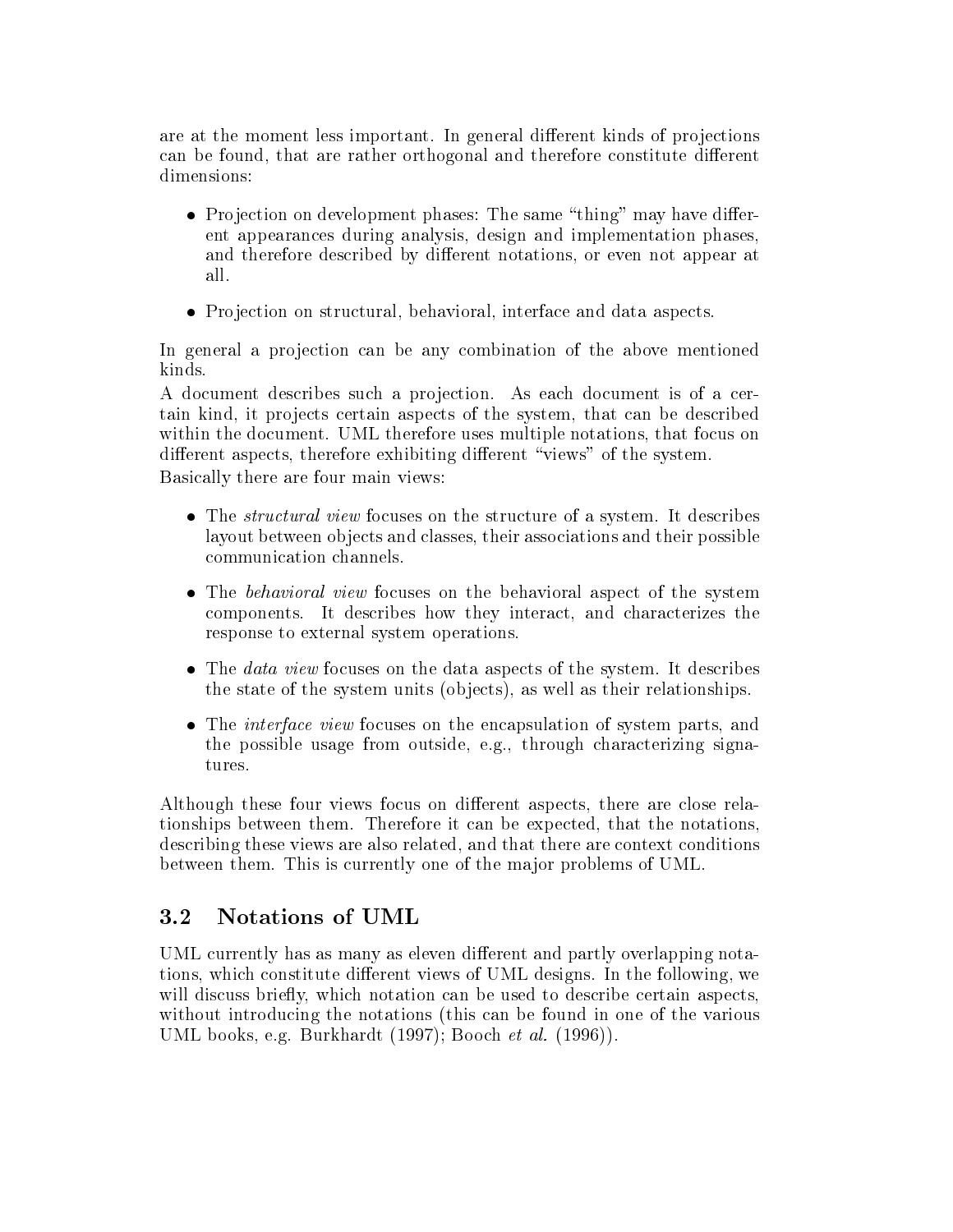Class diagrams are the central notation for structural aspects They de ne classes in the classes and how the most and how they are a model of the second the contract of the contract of the contract of the contract of the contract of the contract of the contract of the contract of the contract it is also possible to add data informationattribute section Furthermore the connection to behavioral aspects is given by a method signature section- that can also be attached to

 $\blacksquare$  structure diagram may be used as class diagram may be used as  $\blacksquare$ source of database of database schematic information-database schematic into a database schematic into a datab definition.

- Ob ject diagrams describe the actual layout of a part of the system within a certain situation They clearly focus on structure- partly on con tained data-bay the distribution of the compatible with the compatible with the compatible with  $\mathcal{L}$ can serve as a basis for behavioral descriptions
- **Packages** group classes (resp. their implementations) together. Their main focus is the denition of interfaces They also dene structure- but on a different level than class or object diagrams do: A package structures interfaces and implementations and is important during development Relationships between packages are usually rather independent from the relationships between their included classes. Also due to the dynamics of ob jectorientation- this is again- to some extent- independent of the structure of the instantiated objects. Therefore we have different levels of structural views to be served
- Use case diagrams show the relationships among actors and use cases within a system. Although the concept of use cases seems to be very helpful- the actual use of this notation is to some extent unclear and will heavily depend on the method-will heavily depend on the method-will include the method-will include the methodever, with this cases deal with interface and behavioral aspects at the border of the border of the border of of the system They exhibit possible actions to be the takenallowed to undertake these actions. This means that there is also some structural aspect within the current UML use case notation
- Sequence diagrams describe a pattern of interaction among objects In teractions between participating ob jects are arranged in timed se quences similar to Message Sequence Charts (MSC). Sequence diagrams therefore clearly define behavioral aspects but are based on structural and interface views.
- Ob ject lifelines are somewhat similar to sequence diagrams- but focus more on the control structure of an object and its related thread. They deal with the lifetime of a single object. They are used for describing behavioral aspects of a single ob ject and are therefore more implemen tation oriented than ordinary sequence diagrams
- Collaboration diagrams are based on ob ject diagrams- exhibiting a cer tain (numbered) flow of messages between objects in order to describe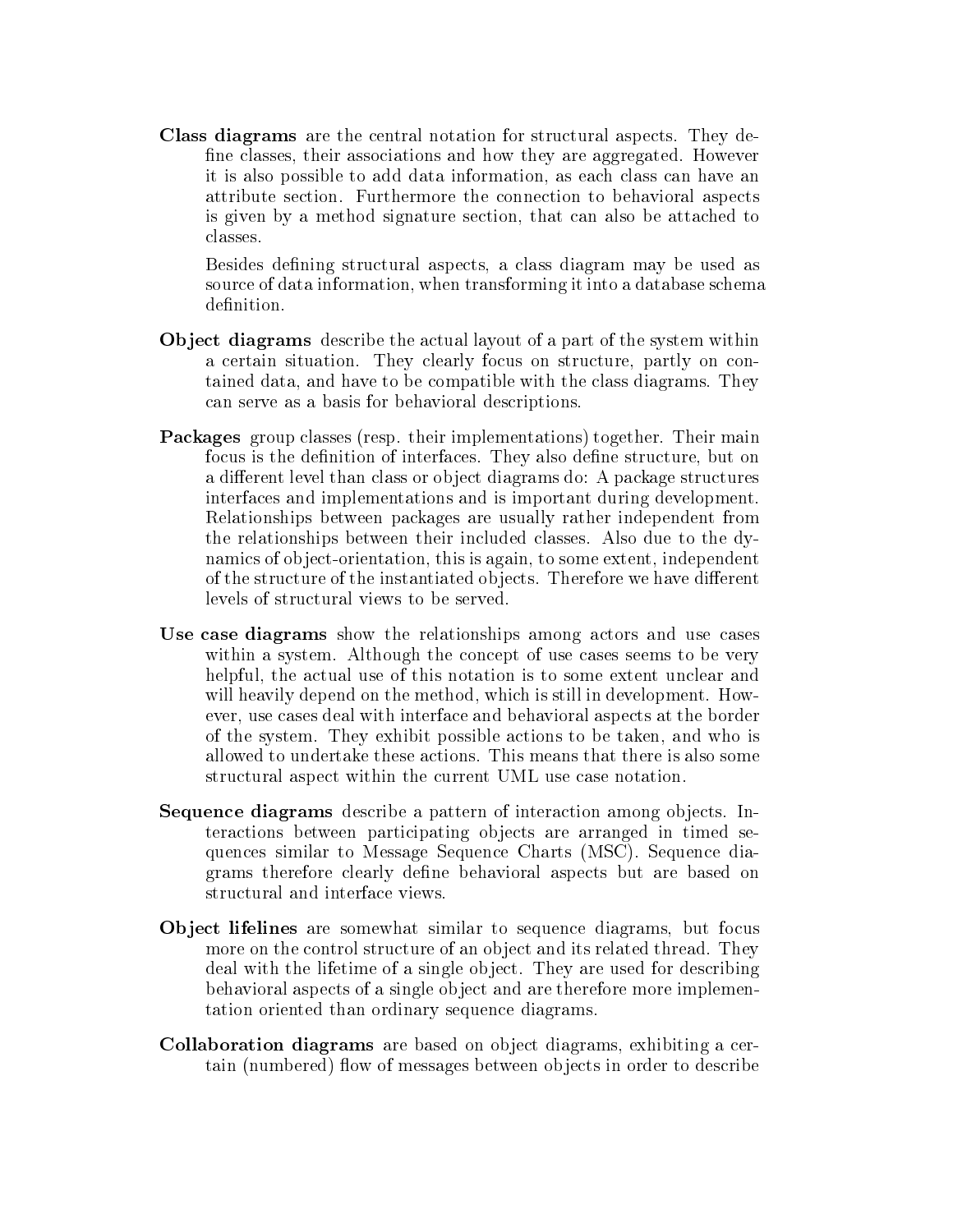interaction between the participants. Collaboration diagrams and sequence diagrams are very similar in content- in content of the second second in the second term in the second extent a matter of the preferred motivation is to be preferred Commodern tion diagrams therefore also focus on behavior pattern

Design patterns as introduced in UML comprehend a compact notation for collaboration patterns and are incorporated into class and ob ject diagrams

- State diagrams are the central notation for describing behavior of a single object. This behavior description is based on the state space the object has- and it is also related to the message interface State diagrams are therefore the central notation to relate data aspects and behavioral aspects of objects. It was therefore natural to enhance state diagrams with many features for different purposes. Examples are hierarchical structure activities- state space- in state state state space- state activitiesstate dependent attributes, or the history mechanism. Also hierarstate dependent attributes or the history mechanism Also hierar chical structuring of the event set and complex transitions have been dened however-these newsless interaction in the second concepts interaction in the concepts interaction of the in ways- that have not yet been fully explored- and it seems advisable not use them too much
- Activity diagrams are defined as "a special case of a state diagrams"  $\mathbf{B}$ tion states in the state states which are serious doubts and the serious that It could be a state of the state wise to regard activity diagrams as a form of data flow diagrams with additional components for control flow. Therefore activity diagrams could be useful for describing internal processing of operations (or use cases). Thus they clearly focus on behavioral aspects of individual components- but more on its functional decomposition into dierent

Swimlanes in activity diagrams- furthermore allow the decomposition and regrouping of a series of actions for implementation by different objects

Other notations exist- that are more implementation oriented- and thus mainly deal with the physical structure of a system. These notations only partly deal with some of the above mentioned views

Component diagrams show the dependencies among software components

Deployment diagrams show the configuration of runtime processing elements- processes and the objects that live on them

## Methodological Aspects 4

 $\mathcal{U}$  the current stage-dimension stage-dimension for more than a syntactic framework for  $\mathcal{U}$ system specification. What is missing to make UML to a full-fledged software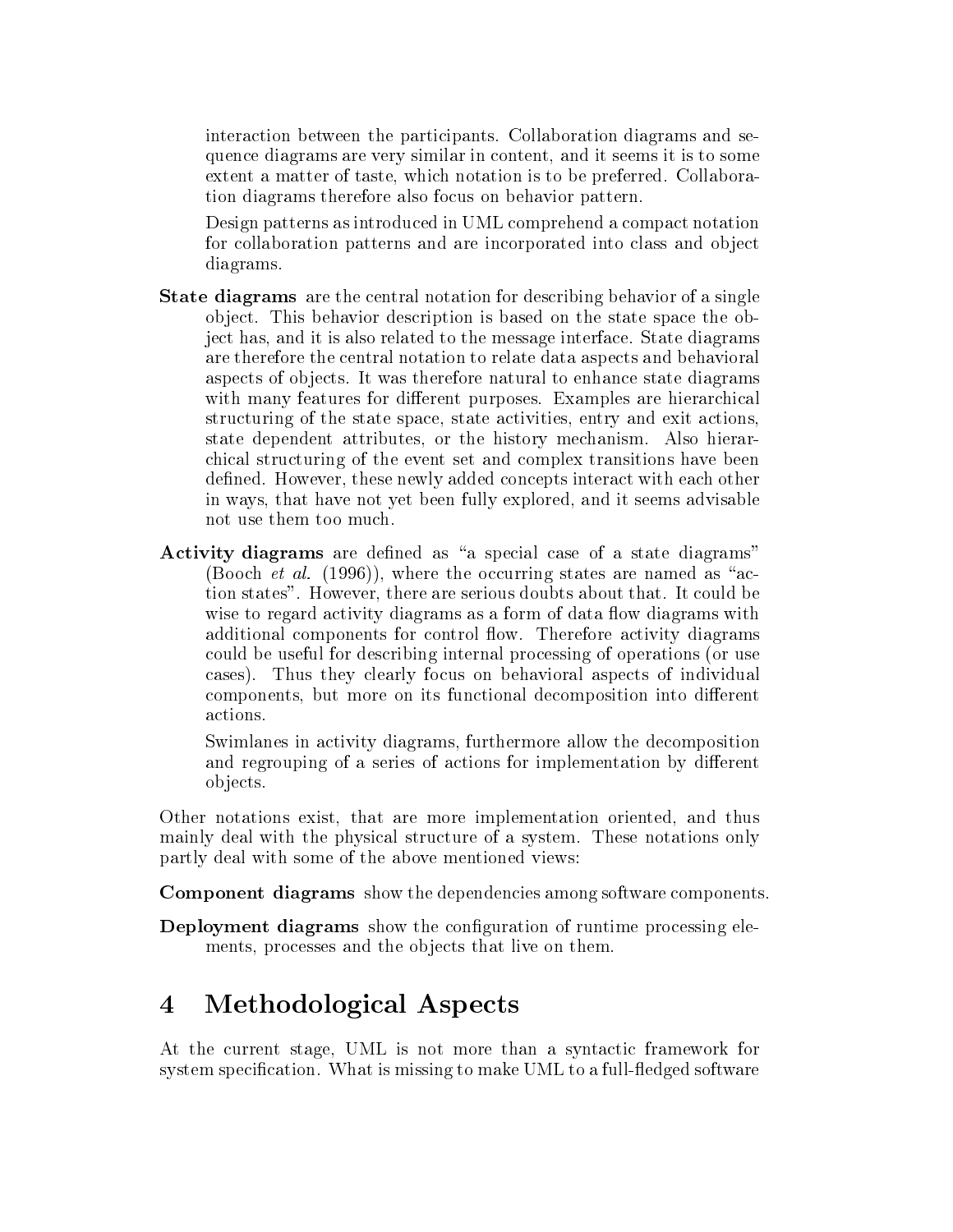engineering method is what the word "method" is characterizing: a set of rules that guide the designer to obtain a runnable and correct system implementation

In this section we will discuss in more detail what aspects a method should cover and identify three kinds of methodological rules (subsection  $4.1$ ). Subsection 4.2 sketches our view of the design process and its interconnection with the methodological rules. We give an idea of document graphs documenting design decisions and the dependencies between the specifications developed during design

# $4.1$

It is not easy to define what a method is and we do not want to give an exact denimities it is not in the Italy and a method consistent that a method consistent of  $\mu$  and  $\mu$ from the notations themselves- of a set of rules and steps guiding through the design process. The design process is generally defined to be the sequence of specifications developed during the lifetime of the software system (including documents specifying extensions and modifications of the system).

The design process for large systems is very complex and thus the method ological rules deal with many different aspects and activities during design. In order to come closer to the kernel aspects of a method- we distinguish rules at three levels of abstraction,

- process models
- procedural guidelines and
- $\bullet$  technical steps.  $^1$

<u>rules and deliverse and abstraction structure the design design design design design abstraction structure th</u> process as a whole. Typically they define *design phases* and the kind of documents that have to be produced in these phases. We call a set of such rules a process model

Examples of process models are the classic waterfall model or the spiral model cf  $B$  cf  $B$  cf  $B$  cf  $B$  cf  $B$  cf  $\mathbb{R}$  models and of products and of products and of products and of products and of products and of products and of products and of products and of products and of products a cess models in general is that they are independent of notations and even independent of the underlying system view (function oriented or object oriented).

Nevertheless it can be observed that process models in an object oriented setting follow a different design philosophy than the classic models and support a more activity oriented design process than a phase oriented design process Such activities during the development are analysis- implementa tion and testing- but also prototyping and reuse In this way- the design process becomes more flexible and adaptable to particular needs.

 $\lceil$  1 ne latter two terms have been taken from Hussmann (1994), however with a slightly  $\lceil$ di erent meaning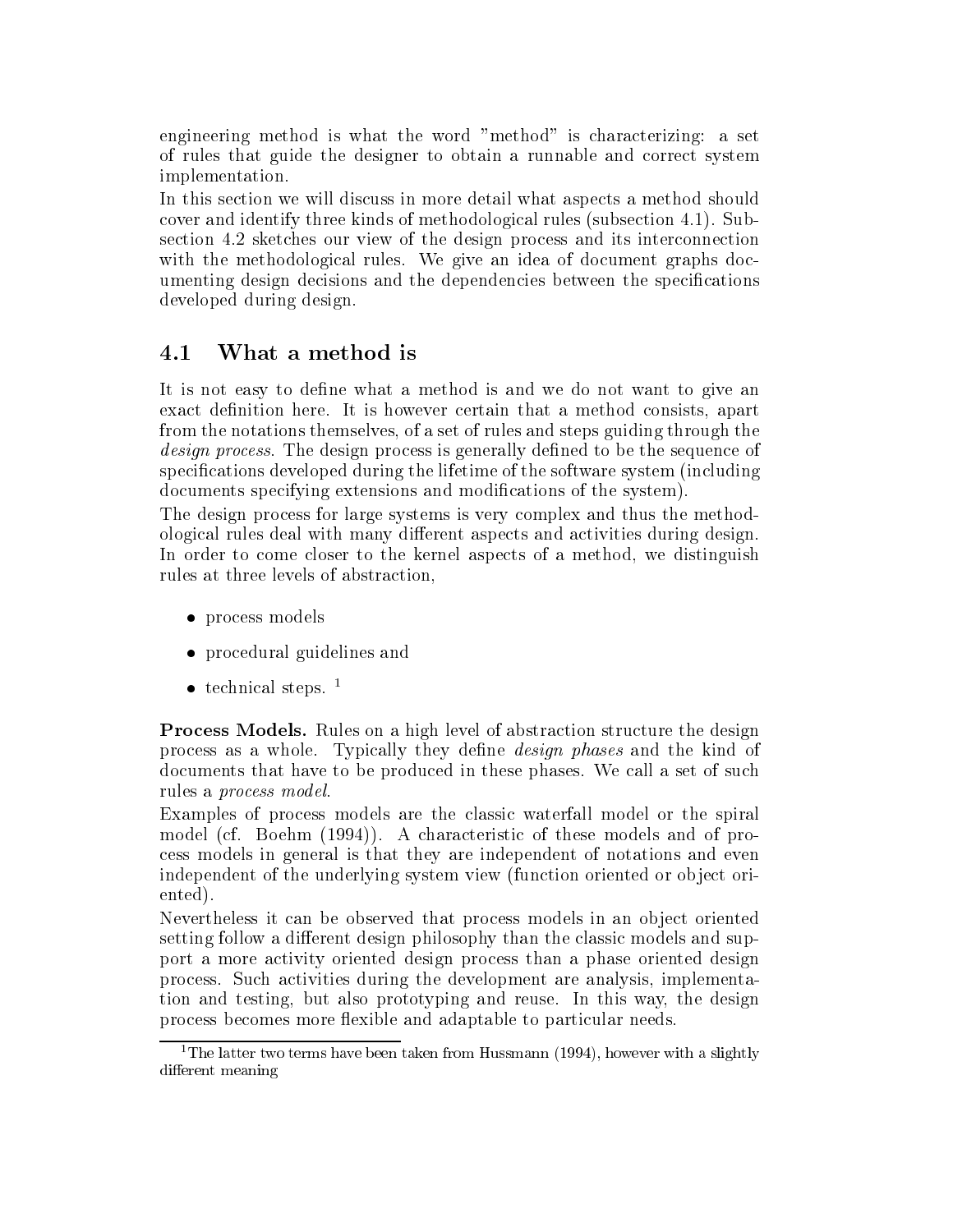Procedural Guidelines- Process models are mainly concerned with the question of when particular specifications have to be produced. In addition, rules at a lower level of abstraction support the designer how to produce a specication These kinds of rules are in most cases of a heuristic- informal nature. They are formulated in the terminology of the underlying system view but independently of particular notations (e.g. types of diagrams). In the sequel we will call these rules *procedural guidelines*.

As an example- many object oriented methods give procedural guidelines to support the designer in identifying objects, and attributes in the attributes in the second application domain Moreover the paradigm of design with use cases also comes along with a set of procedural guidelines

Technical Steps- Rules at the lowest level of abstraction are both depen dent of the system view and of the notations used. We call them technical steps

Technical steps deal with the transformation of documents during the design process and with the interrelation of different notations. As an example, technical steps give rules for the refinement of diagrams or rules that ensure the consistency of a specification. Technical steps thus support the designer's understanding of the use of the description techniques and the production of a sound and complete system specification.

In contrast to their importance- technical steps are the most neglected kind of rules in the since they require a deep understanding of both  $\alpha$  and both  $\alpha$ the system view and the description techniques While process models and procedural guidelines are less amenable to a formal treatment due to their heuristic nature- a formal foundation of the system view and the notations like our model is an eminent basis for studying technical steps in a systematic way

In subsection  $4.2$  we sketch our view of the design process and clarify the semantic treatment of technical steps within the semantic model. Before, table 1 summarizes the concepts discussed in this section.

## 4.2 A View of the Design Process

A system specification in UML consists of a set of documents like sequence diagrams- class diagrams- the free text in order to support the extent the extent of the extension of the extension of the extension of the extension of the extension of the extension of the extension of the extension of t management of a large number of documents- we extend this simple view and consider a system specification to be a *document graph* containing the following kind of information

- The nodes of the document graph are UML documents.
- Each document in the graph has a *state* documenting its stage of development
- A set of relationships between nodes describe dependencies between documents.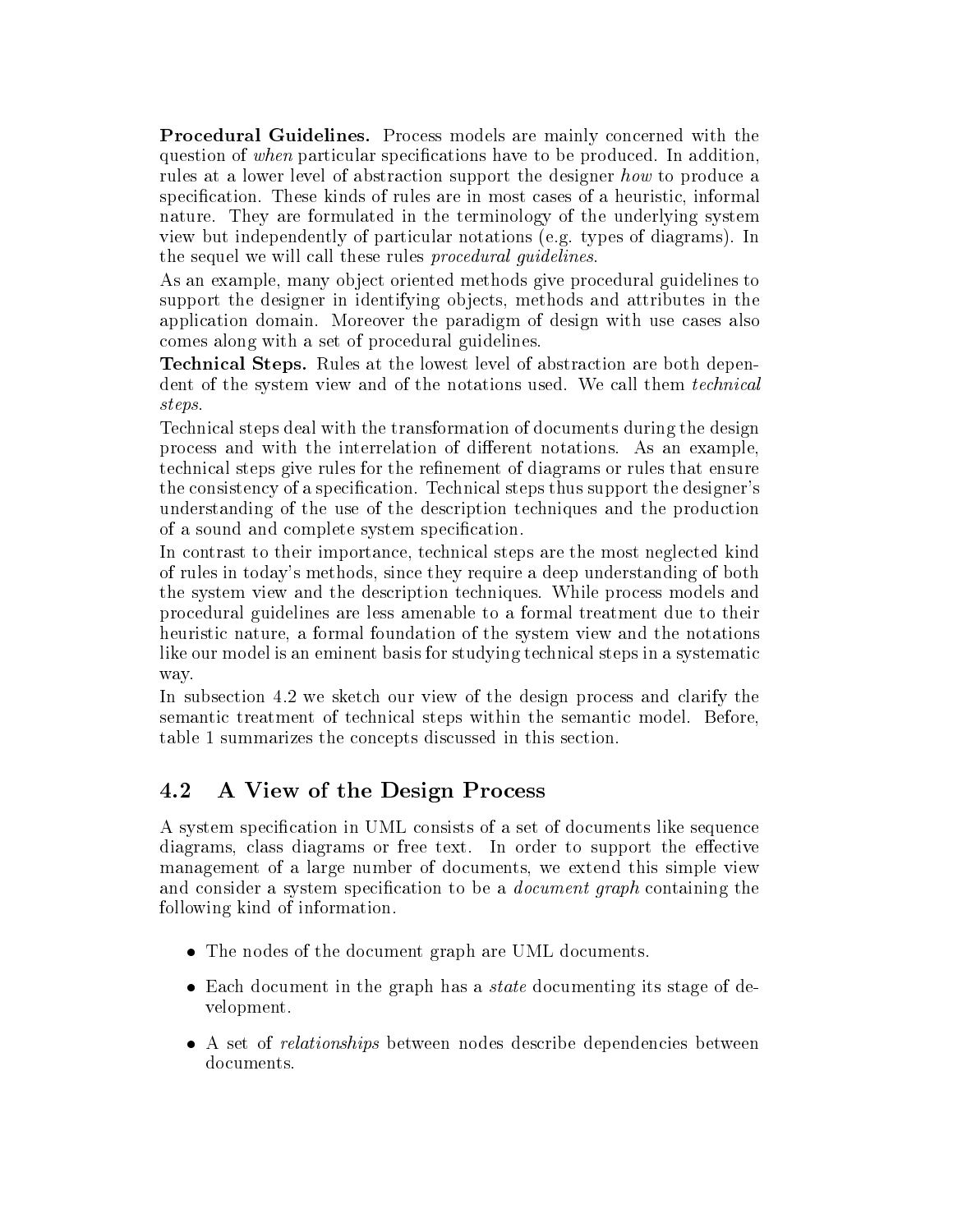$\mathbf{J}$ notion of a document lifecycle Apart from information- by whom and when some document man created-updated-updated-updated-updated-updated-updated-updated-updated-updated-updated-upda whether the document has been *validated* (in case of informal and formal as cases of the case of formal documents of formal documents of the case of the cases of production of the cas grams

Further attributes determining the state of a document are the redundancy of a document or its consistency A document is redundant if all the properties of the system it describes can be derived by other documents in the graph

- Documents-Both relationships- In UML have been syntactic in UML have been syntactic in UML have been syntactically decoupled as far as possible in order to support a flexible use during design. Thus-thus-definition interactions are metallicity in the metallicity of special that has to document the structure of special that has to document the structure of special that has to document the structure of special the There are two main kinds of relationships in the document graph.

The first one is a kind of import or clientship relation. We call it the **refers** to relation. The refers to relation is directed and relates a document with the set of documents that have to be known in order to understand the document For instance- a sequence diagram always made to refer to some class diagram in order to understand the labels of the object lifelines As a further example-diagram may refer to a class diagram may refer to a class diagram may refer to a class diagram or to a class diagram or to a class diagram or to a class diagram or to a class diagram or to a class diagra method specification.

The second kind of relationship between documents is the transform rela tion. Also the **transform** relation is directed and relates specifications that are involved in some transformational step during design. A document  $A$ transforming a document  $B$  is the result of some technical step and describes some aspect of the system in more detail than document  $B$ . More generally, a technical step and the transform relation- respectively- may be based on more than one document and may produce several documents.

in a the transform relation transformation and the transformation framework its counterpart in the counterpart a semantic refinement relation on the semantic domain of documents. The refinement relation guarantees that the system properties specified in earlier stages are preserved during the development. Hence the technical steps formulate conditions at the syntactic level of UML that ensure that the refinement relation holds at the semantic level. The rules of the technical steps have to be formulated for every kind of document and have to be proved correct with respect to the semantic refinement relation.

In the current stage of development we have developed technical steps for the development of class diagrams and state diagrams and state diagrams and state diagrams and state diagrams and concerning the interrelation between sequence diagrams and state diagrams are currently under investigation breu et al-al-al-al-al-al-al-al-al-al-al-al-althe main idea of these technical steps. Figure 4 depicts a sample document graph. It has to be stressed again that the depicted diagram is not an UML document itself but a concept at the metallicity of  $\mathcal{A}^*$  produced and  $\mathcal{A}^*$ administrated by a tool Moreover-More  $\alpha$  tool More rather used as  $\alpha$ a paradigm for managing the design process than as a kind of document suitable for graphical representation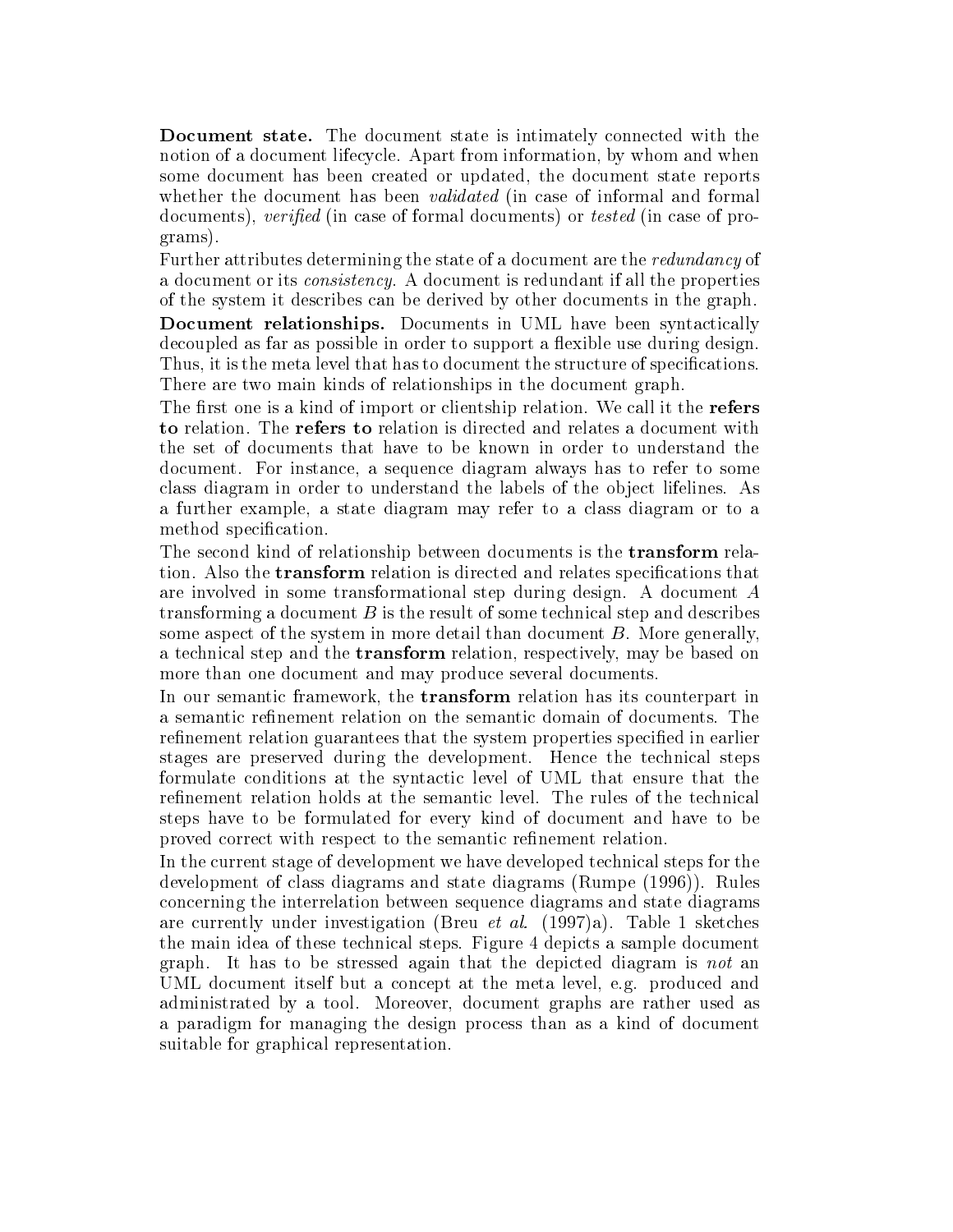| <b>Source of transformation:</b> Class diagram(s)                         |
|---------------------------------------------------------------------------|
| Produced documents: Class diagram                                         |
| Description                                                               |
| Allowed activities for the design of class diagrams are                   |
| the introduction of new classes, attributes and methods,                  |
| the introduction of new associations and inheritance relations,           |
| the strengthening of invariants and                                       |
| the integration of several class diagrams.                                |
| <b>Source of transformation:</b> State diagram                            |
| Produced documents: State diagram                                         |
| Description                                                               |
| Allowed activities for the design of state diagrams are                   |
| the introduction of new states,                                           |
| the refinement of states,                                                 |
| the introduction of new transitions under certain conditions,             |
| the deletion of transitions.                                              |
| The exact rules can be found in Rumpe (1996).                             |
| <b>Source of transformation:</b> Sequence diagram(s)                      |
| <b>Produced documents:</b> State diagram(s)                               |
| Description                                                               |
| Sequence diagrams describe exemplary event traces that may be             |
| synthesized to complete descriptions in state diagrams. Sequence diagrams |
| roughly correspond to paths in the synthesized state diagram.             |

Table 1: Technical Steps for UML documents

Integrating the transform relation- a document graph does not only repre sent a system specification at a single stage of development but represents the whole design process. Compared to the traditional view of the design process as a sequence of system specifications the document graph view is advantageous for several reasons

First- the notion of document graphs supports a design which does not have to be strictly phase oriented and homogeneous but enables the prototyping of subsystems and the reuse of documents In this respect- the notion of document graphs is particularly suitable in an object oriented design environment

system species specific the system specific of document and distinct of documents at distinct at distinct at d levels of abstraction (e.g. for documentation or communication purposes). the representation of the whole design process in the document graphs of the contract design  $\sim$ is only a matter of consequence It is clear that an explicit versioning concept for documents is not needed in our framework since the sequence of design steps is represented by a sequence of transform relations in the document graph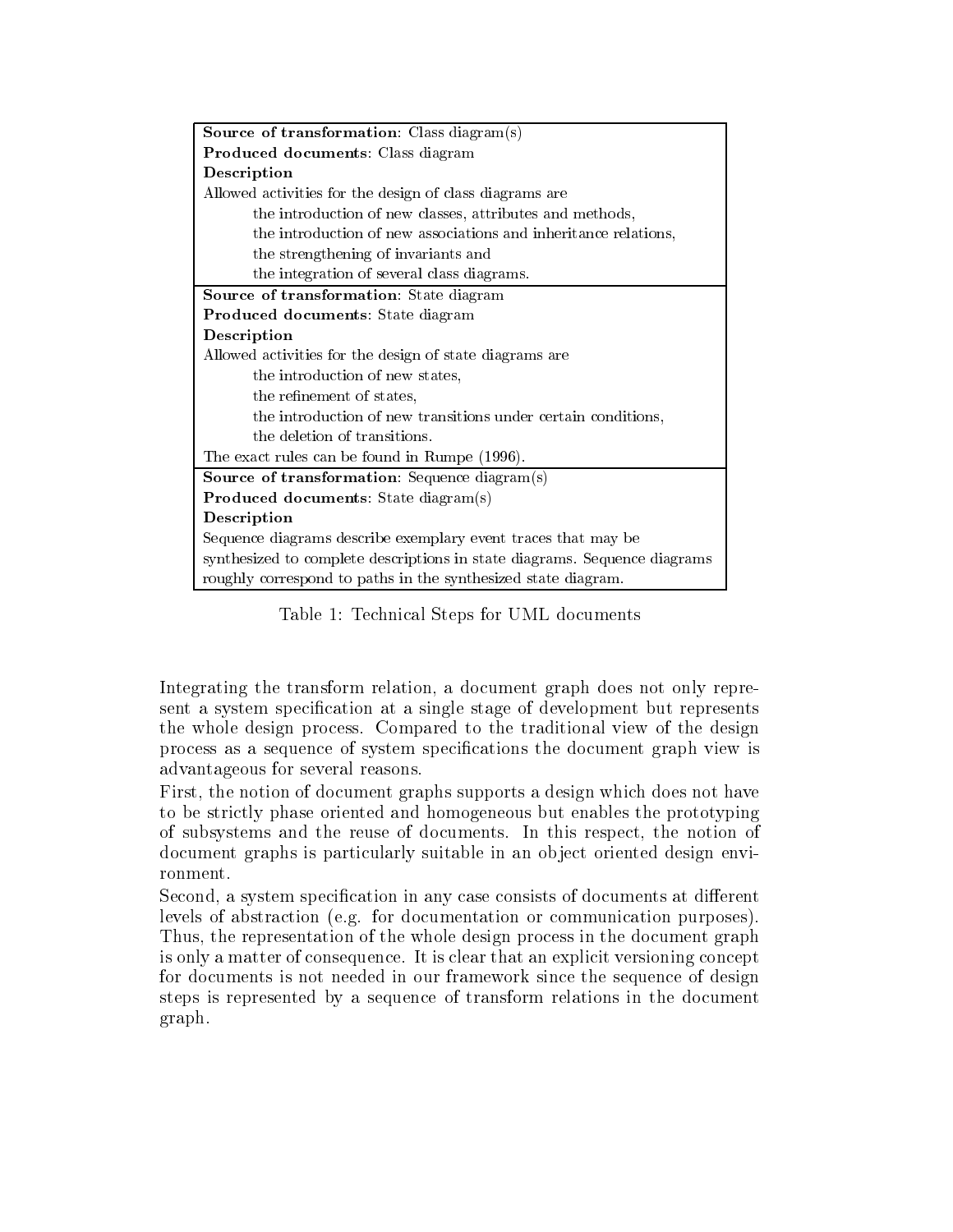

Figure 4: A Sample Document Graph

## $\overline{5}$ **Outlook and Further Work**

In this paper- we have outlined directions for a stronger integration of the description techniques provided by the Unified Modeling Language. The underlying basis used for the integration is a mathematical model developed in the System model in the system model is a system of the system of the system of the system of the system of

This setting provides a rich field for future research activities. As a start, precise mappings of the UML description techniques onto the mathematical system model have to be dened Based on them- notions of consistency between development documents of the same or different description tech-..., a further step of the further step of research would be to the top of research would be to to to to to to use the interrelationships between the UML description techniques defined on the basis of the system model to soundly integrate them methodicallyparticularly on the level of the technical steps introduced in Section 4.1. The last step- building upon such an integration framework- would be to develop appropriate tools that support these techniques and the methodology

# References

 $\mathbf B = \mathbf B$  spiral model of software development and enhancement and enhancement and enhancement and enhancement and enhancement and enhancement and enhancement and enhancement and enhancement and enhancement and enhancem